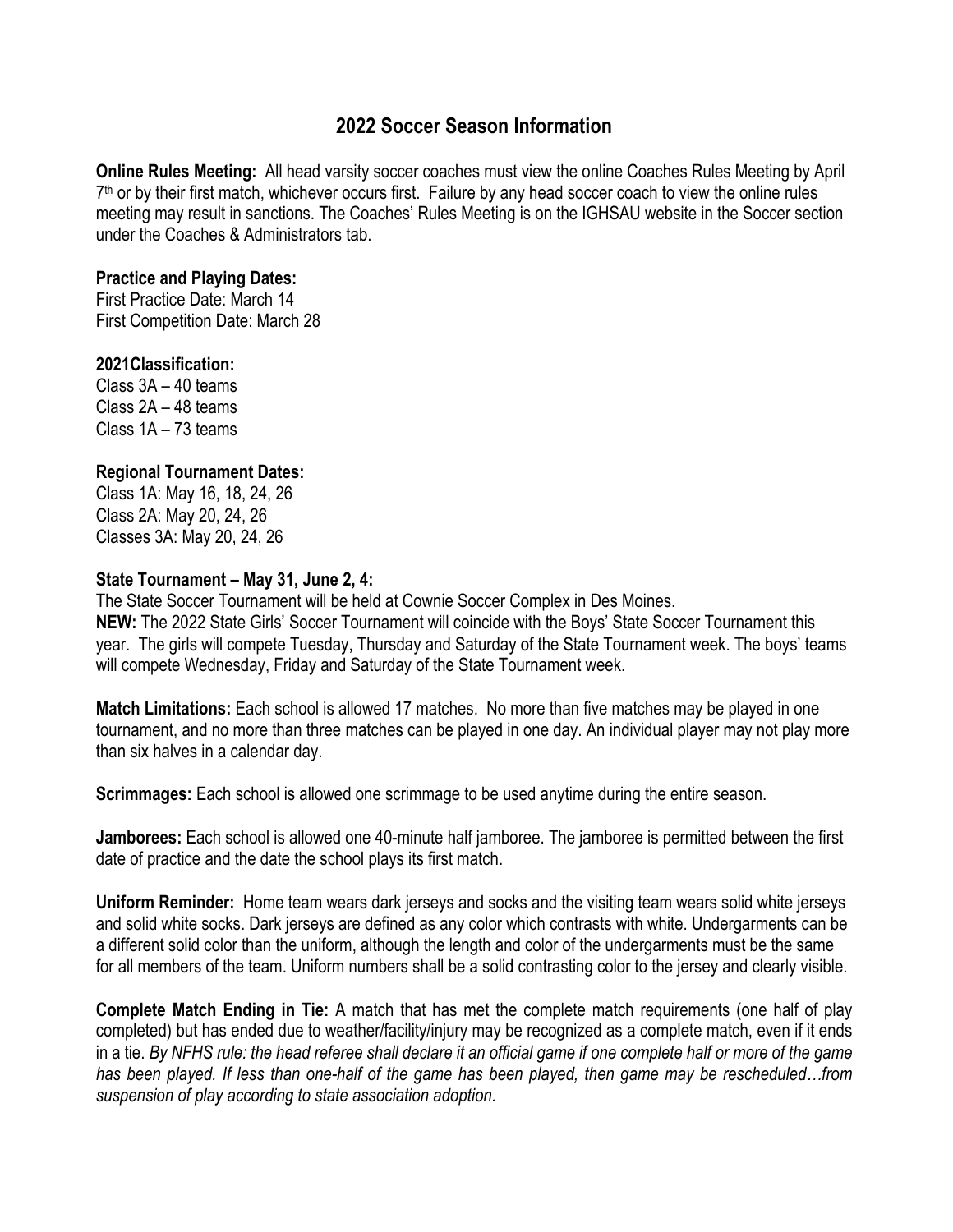**Overtime Protocol:** IGHSAU regular season tournament matches are required to have an overtime. **IGHSAU regular season tournament matches must play overtime before going to kicks from the mark.** (Only IHSAA regular season tournament matches may go directly to kicks from the mark.) Preapproved criteria is not acceptable to determine a winner if the match is tied at the end of regulation.

## **Rainout Protocol:**

- Regular Season It is the responsibility of the host institution, up until the moment the game begins, to judge whether or not the condition of the field, the elements and other conditions affecting the safety of the field of play allow for a safe game to begin. Once the game begins and until it ends, the determination of whether or not a game may be safely continued shall be made by the head referee (the head referee may consult with host management and coaches as well).
- Regional Tournament The regular season weather protocol should be followed. With one addition, if the game needs to be rescheduled, then it shall be played the next day. The IGHSAU must be contacted immediately to approve the rescheduling.
- State Tournament IGHSAU tournament coordinator and the head official(s) will make weather determinations and communicate with participating teams.

**Site Availability:** If you would like your soccer complex considered for a Regional Tournament site, please have your athletic director fill out the site availability form in the online forms in Varsity Bound by April 4th.

**QuikStats/Varsity Bound:** Varsity coaches are required to submit their varsity roster and schedule through Quikstatsiowa.com before March 28th. **Varsity coaches are required to have their individual game results updated on QuikStats/Varsity Bound every Tuesday during the regular season.** Coaches are also expected to update their Quikstats/Varisty Bound throughout the Regional Tournament series. Failure to submit the required information by the mandatory dates may result in the suspension of the coach.

**Corner Kicks:** Corner kicks for varsity teams will be tracked this year. Schools will be required to enter the number of corner kicks taken by their team during each varsity game. There will be a required field in Varsity Bound/QuikStats for corner kicks.

**PK/OT:** There will be a required field in Varsity Bound/QuikStats for teams to indicate if their game went to penalty kicks or OT.

**Online Post-Match Report:** The IGHSAU has a post-match soccer survey to gather information from coaches and officials following each of their matches. Please take a moment to fill out the 4-question form following each of your soccer matches. More information to follow.

**Entering Daily Scores:** Daily scores will be posted on the IGHSAU website. Please enter your score on QuikStats/Varsity Bound as soon as your match ends. When you hit submit, the score should post automatically on the IGHSAU Soccer score page and on the @ighsauscores Twitter account.

During the course of the season, the IGHSAU makes mention of superlative accomplishments from our female student-athletes. If you have a significant accomplishment you would like to mention (school record broken, coaching milestone wins, etc.), let us know and we'll do our best to mention your athletes' accomplishments on our Twitter account. Email Jason Eslinger any news at jasoneslinger@ighsau.org.